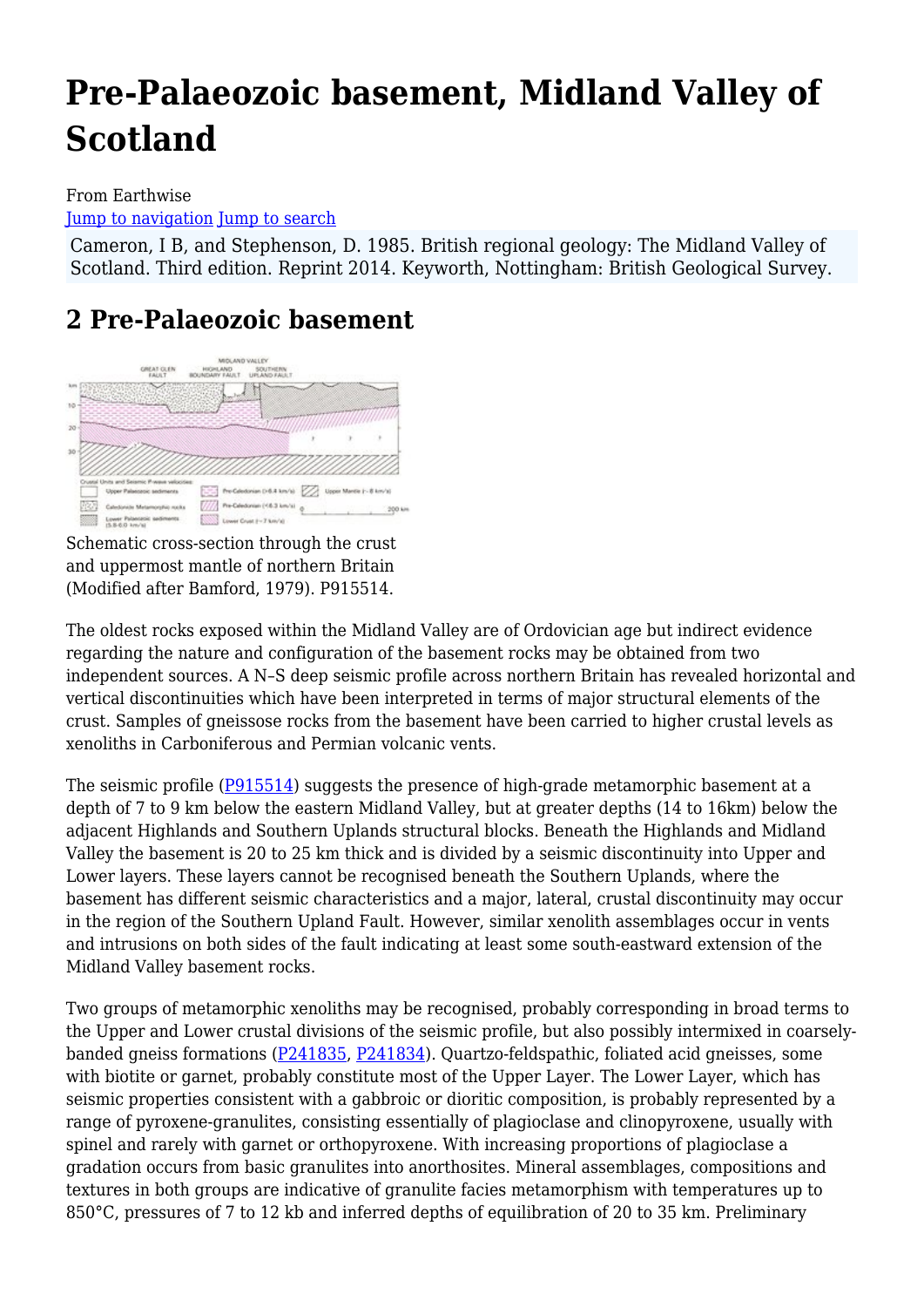radiometric age determinations on the xenoliths suggest that the basement may have been affected by a Grenvillian metamorphic episode at 1200 to 1000 Ma. A range of unfoliated granitic rocks from tonalite to granite or trondjemite may represent later, possibly Caledonian, partial melts and intrusions within the crust.

The seismic profile shows that the base of the crust occurs at a depth of about 33 km beneath the Midland Valley. Samples of the underlying Upper Mantle material commonly occur as xenoliths in volcanic vents, often together with the less-abundant crustal material. Since they represent partial melt residues and crystal accumulations from the source regions of the Carboniferous and Permian magmas, they are discussed in Chapter 12.

# **Bibliography**

Bamford, D. 1979. Seismic constraints on the deep geology of the Caledonides of northern Britain. In Harris, A. L., Holland, C. H. and Leake, B. E. (editors). 1979. The Caledonides of the British Isles reviewed. Spec. Publ. Geol. Soc. London, No. 8.

Graham, A. M. and Upton, B. G. J. 1978. Gneisses in diatremes, Scottish Midland Valley: petrology and tectonic implications. J. Geol. Soc. London, Vol. 135, pp. 219–228.

Upton, B. G. J., Aspen, P. and Chapman, N. A. 1983. The upper mantle and deep crust beneath the British Isles: evidence from inclusions in volcanic rocks. J. Geol. Soc. London, Vol. 140, pp. 105–122.

#### **General references on the Midland Valley**

Anderton, R., Bridges, P. H., Leeder, M. R. and Selwood, B. W. 1979. A dynamic stratigraphy of the British Isles. (London: George Allen and Unwin.)

Bluck, B. J. (editor). 1973. Excursion guide to the geology of the Glasgow district.(Glasgow: Geological Society of Glasgow.)

Bowes, D. R. and Leake, B. E. (editors). 1978. Crustal evolution in northwestern Britain and adjacent regions. Spec. Issue Geol. J., No. 10.

Craig, G. Y. (editor). 1983. Geology of Scotland (2nd edition). (Edinburgh: Scottish Academic Press.)

Craig, G. Y. and Duff, P. Mcl. D. (editors). 1975. The geology of the Lothians and south-east Scotland. An excursion guide. (2nd edition). (Edinburgh: Scottish Academic Press.)

Eyles, V. A., Simpson, J. B. and Macgregor, A. G. 1949. The Geology of Central Ayrshire. Mem. Geol. Surv. G.B.

Forsyth, I. H. and Chisholm, J. I. 1977. The geology of east Fife. Mem. Geol. Surv. G.B.

Francis, E. H., Forsyth, I. H., Read, W. A. and Armstrong, m. 1970. The geology of the Stirling district. Mem. Geol. Surv. G.B.

George, T. N. 1960. The stratigraphical evolution of the Midland Valley. Trans. Geol. Soc. Glasgow, Vol. 24, pp. 32–107.

Harris, A. L., Holland, C. H. and Leake, B. E. (editors). 1979. The Caledonides of the British Isles reviewed. Spec. Publ. Geol. Soc. London, No. 8.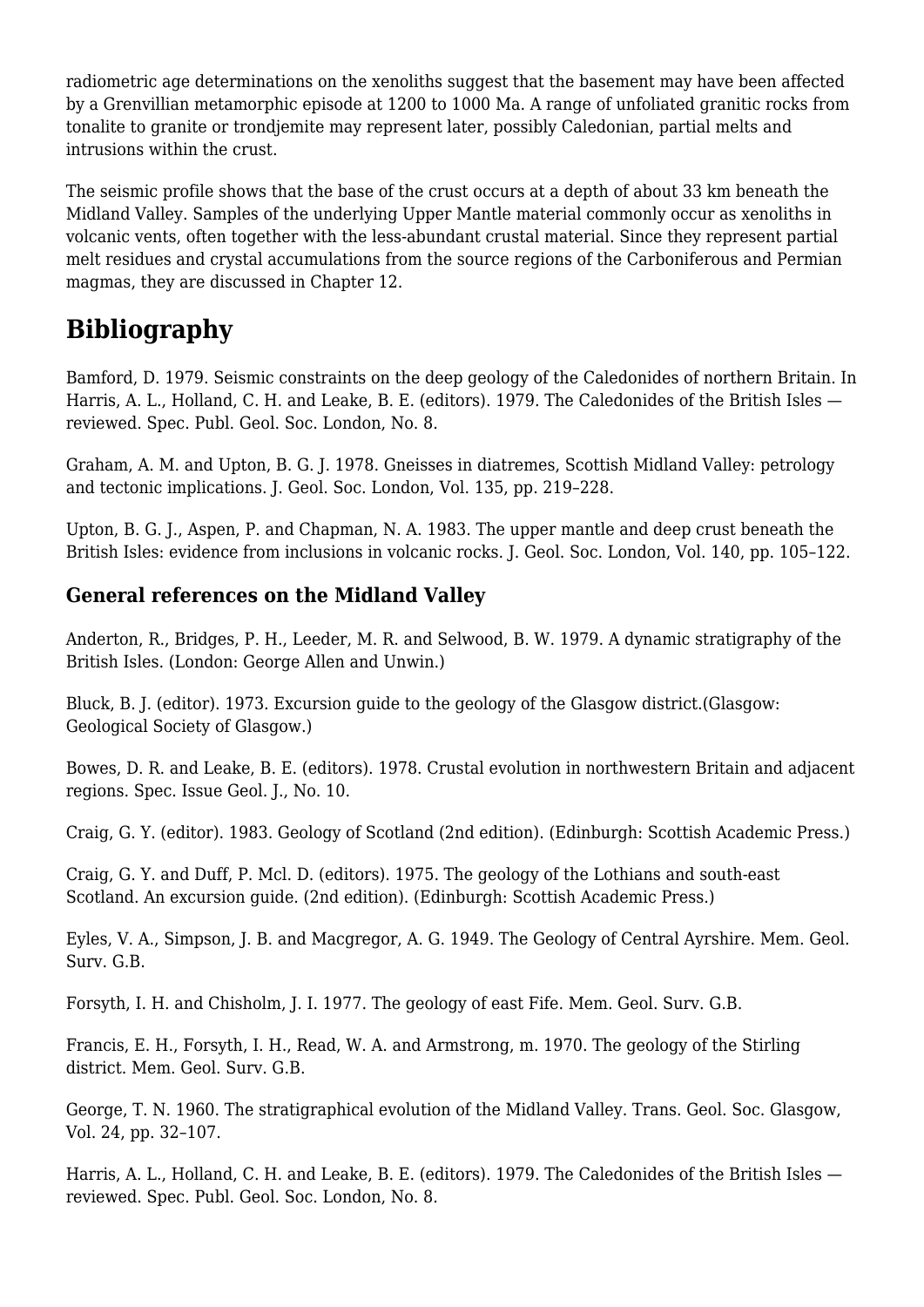Macgregor, A. R. 1973. Fife and Angus geology. An excursion guide. (2nd edition). (Edinburgh: Scottish Academic Press.)

Macgregor, M., Dinham, C. H., Bailey, E. B. and Anderson, E. m. 1925. The geology of the Glasgow district. (2nd edition). Mem. Geol. Surv. G.B.

Mitchell, G. H. and Mykura, W. 1962. The geology of the neighbourhood of Edinburgh. (3rd edition). Mem. Geol. Surv.

G.B. Richey, J. E., Anderson, E. M. and Macgregor, A. G. 1930. The geology of north Ayrshire. Mem. Geol. Surv. G.B.

Sutherland, D. S. (editor). 1982. Igneous rocks of the British Isles.(Chichester: Wiley.)

Retrieved from '[http://earthwise.bgs.ac.uk/index.php?title=Pre-Palaeozoic\\_basement,\\_Midland\\_Valley\\_of\\_Scotland&](http://earthwise.bgs.ac.uk/index.php?title=Pre-Palaeozoic_basement,_Midland_Valley_of_Scotland&oldid=34753) [oldid=34753](http://earthwise.bgs.ac.uk/index.php?title=Pre-Palaeozoic_basement,_Midland_Valley_of_Scotland&oldid=34753)' [Category](http://earthwise.bgs.ac.uk/index.php/Special:Categories):

• [Midland Valley of Scotland](http://earthwise.bgs.ac.uk/index.php/Category:Midland_Valley_of_Scotland)

# **Navigation menu**

## **Personal tools**

- Not logged in
- [Talk](http://earthwise.bgs.ac.uk/index.php/Special:MyTalk)
- [Contributions](http://earthwise.bgs.ac.uk/index.php/Special:MyContributions)
- [Log in](http://earthwise.bgs.ac.uk/index.php?title=Special:UserLogin&returnto=Pre-Palaeozoic+basement%2C+Midland+Valley+of+Scotland&returntoquery=action%3Dmpdf)
- [Request account](http://earthwise.bgs.ac.uk/index.php/Special:RequestAccount)

#### **Namespaces**

- [Page](http://earthwise.bgs.ac.uk/index.php/Pre-Palaeozoic_basement,_Midland_Valley_of_Scotland)
- [Discussion](http://earthwise.bgs.ac.uk/index.php?title=Talk:Pre-Palaeozoic_basement,_Midland_Valley_of_Scotland&action=edit&redlink=1)

 $\Box$ 

### **Variants**

#### **Views**

- [Read](http://earthwise.bgs.ac.uk/index.php/Pre-Palaeozoic_basement,_Midland_Valley_of_Scotland)
- [Edit](http://earthwise.bgs.ac.uk/index.php?title=Pre-Palaeozoic_basement,_Midland_Valley_of_Scotland&action=edit)
- [View history](http://earthwise.bgs.ac.uk/index.php?title=Pre-Palaeozoic_basement,_Midland_Valley_of_Scotland&action=history)
- [PDF Export](http://earthwise.bgs.ac.uk/index.php?title=Pre-Palaeozoic_basement,_Midland_Valley_of_Scotland&action=mpdf)

 $\Box$